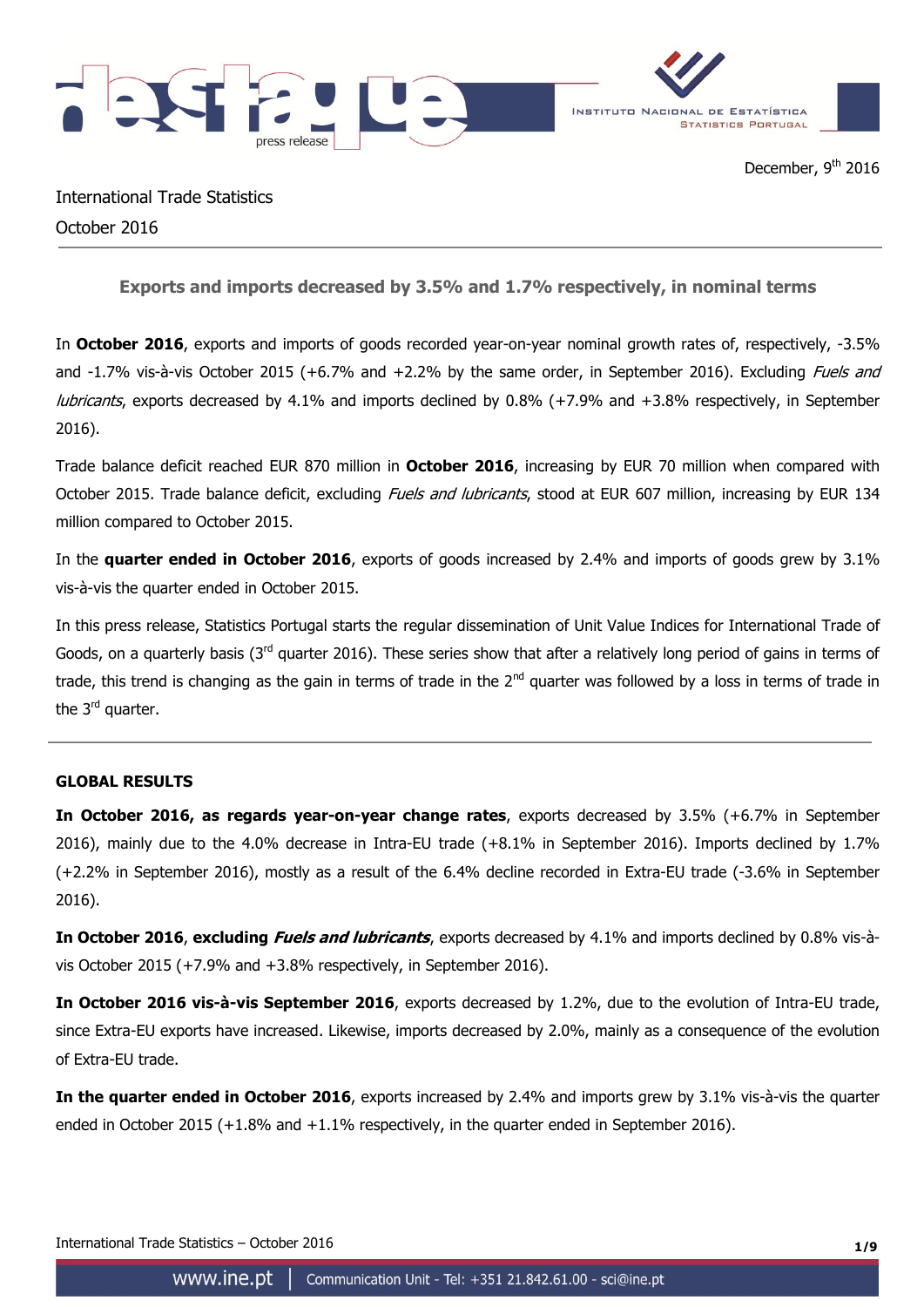

INSTITUTO NACIONAL DE ESTATÍSTICA **STATISTICS PORTUGAL** 

| <b>EXPORTS</b> |                                                                                                                                                                                                     |                                                                                                                               |                                                                                            |                                                                                                     |                                                                                                                           |                                                                                         |                                                                                                     |                                                                                         |
|----------------|-----------------------------------------------------------------------------------------------------------------------------------------------------------------------------------------------------|-------------------------------------------------------------------------------------------------------------------------------|--------------------------------------------------------------------------------------------|-----------------------------------------------------------------------------------------------------|---------------------------------------------------------------------------------------------------------------------------|-----------------------------------------------------------------------------------------|-----------------------------------------------------------------------------------------------------|-----------------------------------------------------------------------------------------|
|                | <b>TOTAL</b>                                                                                                                                                                                        |                                                                                                                               |                                                                                            | <b>TOTAL EXCLUDING FUELS AND</b><br><b>LUBRICANTS</b>                                               | <b>TOTAL</b><br><b>QUARTER ENDED IN:</b>                                                                                  |                                                                                         |                                                                                                     |                                                                                         |
| <b>YEAR</b>    | <b>MONTH</b>                                                                                                                                                                                        |                                                                                                                               |                                                                                            | <b>GROWTH RATE (%)</b>                                                                              |                                                                                                                           |                                                                                         | <b>GROWTH RATE (%)</b>                                                                              | <b>GROWTH RATE (%)</b>                                                                  |
|                |                                                                                                                                                                                                     | € Million                                                                                                                     | Year-on-<br>year                                                                           | Month-to-<br>month                                                                                  | € Million                                                                                                                 | Year-on-<br>year                                                                        | Month-to-<br>month                                                                                  | Year-on-year                                                                            |
| 2014           | <b>OCTOBER</b><br><b>NOVEMBER</b><br><b>DECEMBER</b>                                                                                                                                                | 4 6 3 7<br>4 1 2 5<br>3 6 9 1                                                                                                 | 9.4<br>$-0.9$<br>3.9                                                                       | 14.0<br>$-11.0$<br>$-10.5$                                                                          | 4 2 5 0<br>3 7 4 3<br>3 3 9 0                                                                                             | 9.8<br>$-0.7$<br>5.8                                                                    | 13.6<br>$-11.9$<br>$-9.4$                                                                           | 3.9<br>4.0<br>4.2                                                                       |
|                | <b>TOTAL</b>                                                                                                                                                                                        | 49826                                                                                                                         | 3.7                                                                                        |                                                                                                     | 46 171                                                                                                                    | 4.3                                                                                     |                                                                                                     |                                                                                         |
| 2015           | <b>JANUARY</b><br><b>FEBRUARY</b><br><b>MARCH</b><br><b>APRIL</b><br>MAY<br><b>JUNE</b><br><b>JULY</b><br><b>AUGUST</b><br><b>SEPTEMBER</b><br><b>OCTOBER</b><br><b>NOVEMBER</b><br><b>DECEMBER</b> | 3777<br>3 9 5 4<br>4 4 0 2<br>4 2 4 3<br>4 2 3 8<br>4 5 5 4<br>4 7 0 4<br>3 3 2 0<br>4 1 4 0<br>4 5 2 6<br>4 3 3 3<br>3 6 3 4 | $-3.6$<br>3.7<br>11.7<br>9.3<br>3.9<br>8.9<br>5.0<br>2.6<br>1.8<br>$-2.4$<br>5.0<br>$-1.5$ | 2.3<br>4.7<br>11.3<br>$-3.6$<br>$-0.1$<br>7.4<br>3.3<br>$-29.4$<br>24.7<br>9.3<br>$-4.3$<br>$-16.1$ | 3 5 1 2<br>3 6 8 3<br>4 0 9 8<br>3898<br>3885<br>4 1 5 3<br>4 3 5 2<br>3 0 1 9<br>3 8 6 4<br>4 2 3 1<br>4 0 62<br>3 4 1 4 | $-0.2$<br>2.0<br>9.2<br>5.2<br>1.0<br>11.2<br>5.8<br>5.2<br>3.2<br>$-0.5$<br>8.5<br>0.7 | 3.6<br>4.9<br>11.3<br>$-4.9$<br>$-0.3$<br>6.9<br>4.8<br>$-30.6$<br>28.0<br>9.5<br>$-4.0$<br>$-16.0$ | $-0.3$<br>1.2<br>3.9<br>8.3<br>8.3<br>7.4<br>5.9<br>5.7<br>3.2<br>0.4<br>1.3<br>0.3     |
| 2016           | <b>JANUARY</b><br><b>FEBRUARY</b><br><b>MARCH</b><br><b>APRIL</b><br>MAY<br><b>JUNE</b><br><b>JULY</b><br><b>AUGUST</b><br><b>SEPTEMBER</b><br><b>OCTOBER</b>                                       | 3677<br>4 0 2 6<br>4 2 4 8<br>4 1 4 5<br>4 2 2 3<br>4 4 6 9<br>4 4 8 4<br>3 4 8 5<br>4 4 1 9<br>4 3 6 8                       | $-2.7$<br>1.8<br>$-3.5$<br>$-2.3$<br>$-0.4$<br>$-1.8$<br>$-4.7$<br>5.0<br>6.7<br>$-3.5$    | 1.2<br>9.5<br>5.5<br>$-2.4$<br>1.9<br>5.8<br>0.3<br>$-22.3$<br>26.8<br>$-1.2$                       | 3 4 5 9<br>3833<br>4 0 6 6<br>3 9 4 7<br>3 9 8 9<br>4 1 8 5<br>4 2 1 5<br>3 2 3 3<br>4 1 7 0<br>4 0 5 8                   | $-1.5$<br>4.1<br>$-0.8$<br>1.3<br>2.7<br>0.8<br>$-3.1$<br>7.1<br>7.9<br>$-4.1$          | 1.3<br>10.8<br>6.1<br>$-2.9$<br>1.1<br>4.9<br>0.7<br>$-23.3$<br>29.0<br>$-2.7$                      | 0.4<br>$-0.8$<br>$-1.5$<br>$-1.4$<br>$-2.1$<br>$-1.5$<br>$-2.4$<br>$-1.1$<br>1.8<br>2.4 |



International Trade Statistics – October 2016 **2/9**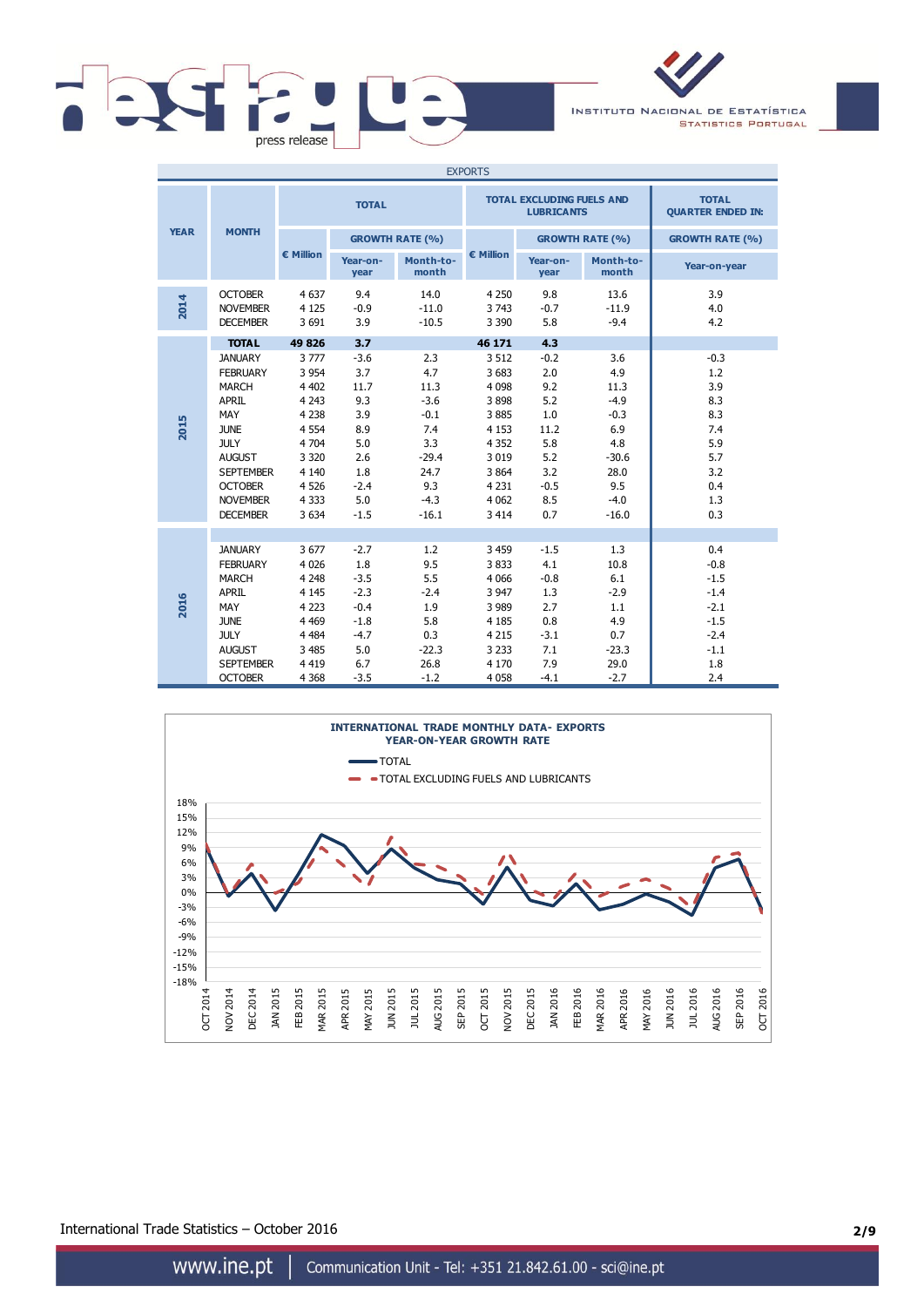

INSTITUTO NACIONAL DE ESTATÍSTICA **STATISTICS PORTUGAL** 

| <b>IMPORTS</b> |                                                                                                                                                                                                     |                                                                                                                             |                                                                                                   |                                                                                                    |                                                                                                                         |                                                                                        |                                                                                                       |                                                                                                     |
|----------------|-----------------------------------------------------------------------------------------------------------------------------------------------------------------------------------------------------|-----------------------------------------------------------------------------------------------------------------------------|---------------------------------------------------------------------------------------------------|----------------------------------------------------------------------------------------------------|-------------------------------------------------------------------------------------------------------------------------|----------------------------------------------------------------------------------------|-------------------------------------------------------------------------------------------------------|-----------------------------------------------------------------------------------------------------|
|                |                                                                                                                                                                                                     | <b>TOTAL</b>                                                                                                                |                                                                                                   |                                                                                                    |                                                                                                                         | <b>TOTAL EXCLUDING FUELS AND</b><br><b>LUBRICANTS</b>                                  | <b>TOTAL</b><br><b>QUARTER ENDED IN:</b>                                                              |                                                                                                     |
| <b>YEAR</b>    | <b>MONTH</b>                                                                                                                                                                                        |                                                                                                                             |                                                                                                   | <b>GROWTH RATE (%)</b>                                                                             |                                                                                                                         |                                                                                        | <b>GROWTH RATE (%)</b>                                                                                | <b>GROWTH RATE (%)</b>                                                                              |
|                |                                                                                                                                                                                                     | € Million                                                                                                                   | Year-on-<br>year                                                                                  | Month-to-<br>month                                                                                 | € Million                                                                                                               | Year-on-<br>year                                                                       | Month-to-<br>month                                                                                    | Year-on-year                                                                                        |
| 2014           | <b>OCTOBER</b><br><b>NOVEMBER</b><br><b>DECEMBER</b>                                                                                                                                                | 5 5 0 8<br>4 9 2 5<br>4786                                                                                                  | 1.8<br>2.3<br>3.4                                                                                 | 5.0<br>$-10.6$<br>$-2.8$                                                                           | 4 6 1 3<br>4 2 4 4<br>4 0 0 7                                                                                           | 7.6<br>4.8<br>$-0.3$                                                                   | 6.7<br>$-8.0$<br>$-5.6$                                                                               | 2.5<br>3.8<br>2.5                                                                                   |
|                | <b>TOTAL</b>                                                                                                                                                                                        | 60 310                                                                                                                      | 2.2                                                                                               |                                                                                                    | 52 407                                                                                                                  | 7.0                                                                                    |                                                                                                       |                                                                                                     |
| 2015           | <b>JANUARY</b><br><b>FEBRUARY</b><br><b>MARCH</b><br><b>APRIL</b><br>MAY<br><b>JUNE</b><br><b>JULY</b><br><b>AUGUST</b><br><b>SEPTEMBER</b><br><b>OCTOBER</b><br><b>NOVEMBER</b><br><b>DECEMBER</b> | 4 4 4 2<br>4 5 0 7<br>5 300<br>5 1 8 9<br>5 3 6 1<br>5 4 2 5<br>5 4 3 5<br>4 2 3 2<br>5 2 3 2<br>5 3 2 6<br>5 0 3 3<br>4827 | $-9.6$<br>$-3.0$<br>11.6<br>14.1<br>6.6<br>7.0<br>$-0.4$<br>1.9<br>$-0.3$<br>$-3.3$<br>2.2<br>0.9 | $-7.2$<br>1.4<br>17.6<br>$-2.1$<br>3.3<br>1.2<br>0.2<br>$-22.1$<br>23.6<br>1.8<br>$-5.5$<br>$-4.1$ | 3819<br>4 0 38<br>4 6 4 1<br>4 4 3 6<br>4 4 2 8<br>4 6 8 7<br>4718<br>3 5 6 7<br>4 6 1 6<br>4 704<br>4 4 7 4<br>4 2 8 0 | $-0.4$<br>6.8<br>10.9<br>11.0<br>7.1<br>15.1<br>6.4<br>5.8<br>6.7<br>2.0<br>5.4<br>6.8 | $-4.7$<br>5.7<br>14.9<br>$-4.4$<br>$-0.2$<br>5.8<br>0.7<br>$-24.4$<br>29.4<br>1.9<br>$-4.9$<br>$-4.3$ | $-1.4$<br>$-3.2$<br>$-0.4$<br>7.5<br>10.6<br>9.1<br>4.3<br>2.8<br>0.3<br>$-0.8$<br>$-0.6$<br>$-0.2$ |
| 2016           | <b>JANUARY</b><br><b>FEBRUARY</b><br><b>MARCH</b><br><b>APRIL</b><br>MAY<br><b>JUNE</b><br><b>JULY</b><br><b>AUGUST</b><br><b>SEPTEMBER</b><br><b>OCTOBER</b>                                       | 4 3 6 5<br>4 7 1 4<br>5 3 1 1<br>4874<br>5 1 5 8<br>5 3 9 3<br>5 0 6 5<br>4 6 6 0<br>5 3 4 6<br>5 2 3 8                     | $-1.7$<br>4.6<br>0.2<br>$-6.1$<br>$-3.8$<br>$-0.6$<br>$-6.8$<br>10.1<br>2.2<br>$-1.7$             | $-9.6$<br>8.0<br>12.7<br>$-8.2$<br>5.8<br>4.6<br>$-6.1$<br>$-8.0$<br>14.7<br>$-2.0$                | 4 0 0 0<br>4 3 2 4<br>4822<br>4 4 8 1<br>4718<br>4 8 4 4<br>4 5 9 0<br>4 0 48<br>4793<br>4 6 6 5                        | 4.7<br>7.1<br>3.9<br>1.0<br>6.5<br>3.4<br>$-2.7$<br>13.5<br>3.8<br>$-0.8$              | $-6.5$<br>8.1<br>11.5<br>$-7.1$<br>5.3<br>2.7<br>$-5.2$<br>$-11.8$<br>18.4<br>$-2.7$                  | 0.5<br>1.2<br>1.0<br>$-0.6$<br>$-3.2$<br>$-3.4$<br>$-3.7$<br>0.2<br>1.1<br>3.1                      |



International Trade Statistics – October 2016 **3/9**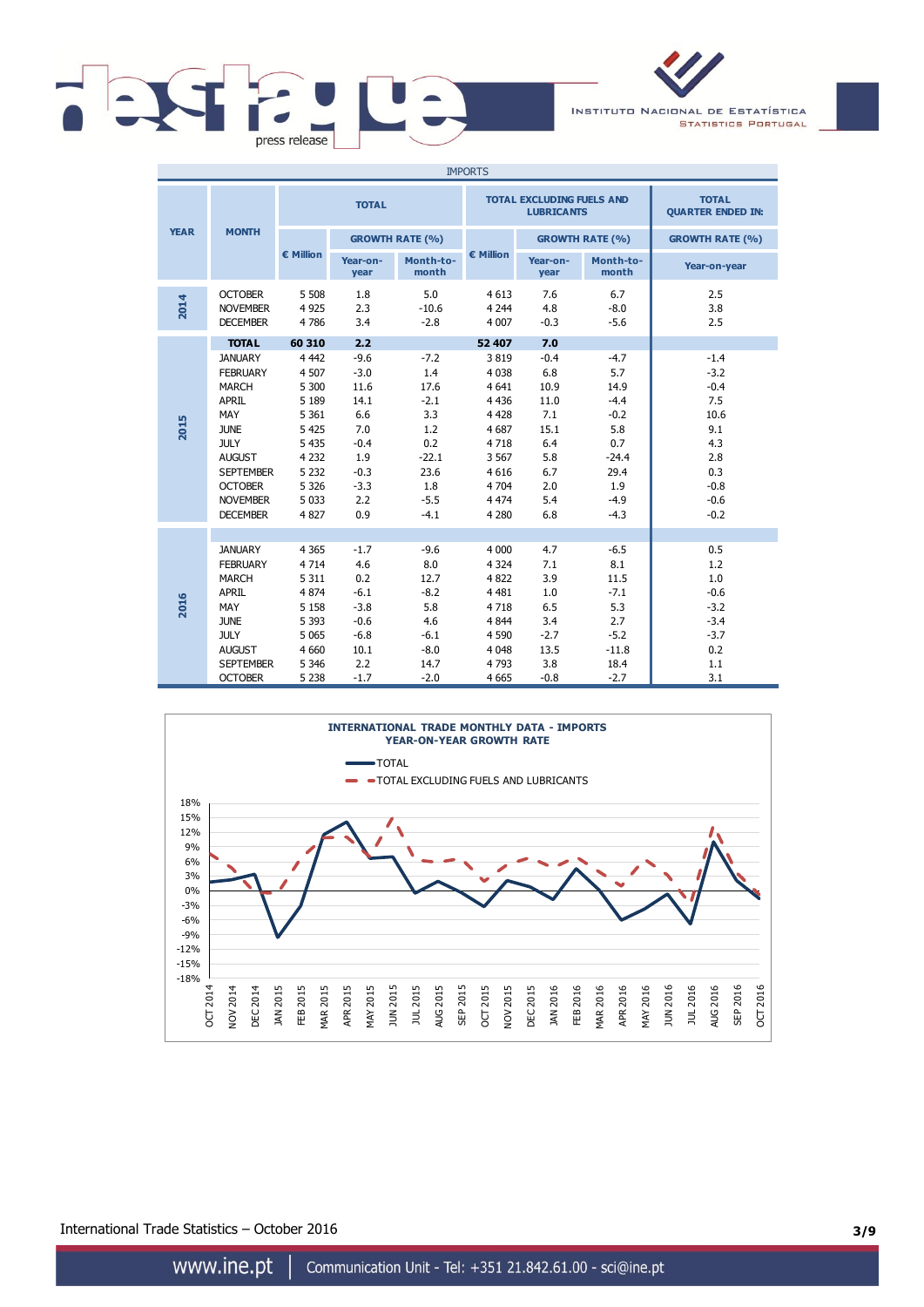

INSTITUTO NACIONAL DE ESTATÍSTICA **STATISTICS PORTUGAL** 

**In October 2016**, the **trade balance deficit** reached EUR 870 million, which stood for an increase of EUR 70 million compared to October 2015.

**Excluding Fuels and lubricants**, **in October 2016**, trade balance stood at EUR -607 million, corresponding to an increase of EUR 134 million in comparison to October 2015.

| <b>TRADE BALANCE</b> |                                                                                                                                                                                                     |                                                                                                                         |                                                                                                    |                                                                                                   |                                                                                                                      |                                                                                                            |                                                                                            |                                                                                        |
|----------------------|-----------------------------------------------------------------------------------------------------------------------------------------------------------------------------------------------------|-------------------------------------------------------------------------------------------------------------------------|----------------------------------------------------------------------------------------------------|---------------------------------------------------------------------------------------------------|----------------------------------------------------------------------------------------------------------------------|------------------------------------------------------------------------------------------------------------|--------------------------------------------------------------------------------------------|----------------------------------------------------------------------------------------|
|                      |                                                                                                                                                                                                     | <b>TOTAL</b>                                                                                                            |                                                                                                    |                                                                                                   | <b>TOTAL EXCLUDING FUELS AND</b><br><b>LUBRICANTS</b>                                                                | <b>TOTAL</b><br><b>QUARTER ENDED IN:</b>                                                                   |                                                                                            |                                                                                        |
| <b>YEAR</b>          | <b>MONTH</b>                                                                                                                                                                                        |                                                                                                                         |                                                                                                    | GROWTH (10 <sup>6</sup> Eur)                                                                      |                                                                                                                      |                                                                                                            | GROWTH (10 <sup>6</sup> Eur)                                                               | GROWTH (10 <sup>6</sup> Eur)                                                           |
|                      |                                                                                                                                                                                                     | € Million                                                                                                               | Year-on-<br>year                                                                                   | Month-to-<br>month                                                                                | € Million                                                                                                            | Year-on-<br>year                                                                                           | Month-to-<br>month                                                                         | Year-on-year                                                                           |
| 2014                 | <b>OCTOBER</b><br><b>NOVEMBER</b><br><b>DECEMBER</b>                                                                                                                                                | $-871$<br>$-800$<br>$-1095$                                                                                             | 299<br>$-148$<br>$-18$                                                                             | 307<br>71<br>$-295$                                                                               | $-362$<br>$-501$<br>$-617$                                                                                           | 53<br>$-220$<br>199                                                                                        | 220<br>$-138$<br>$-117$                                                                    | 77<br>$-79$<br>133                                                                     |
|                      | <b>TOTAL</b>                                                                                                                                                                                        | $-10485$                                                                                                                | 494                                                                                                |                                                                                                   | $-6237$                                                                                                              | $-1522$                                                                                                    |                                                                                            |                                                                                        |
| 2015                 | <b>JANUARY</b><br><b>FEBRUARY</b><br><b>MARCH</b><br><b>APRIL</b><br>MAY<br><b>JUNE</b><br><b>JULY</b><br><b>AUGUST</b><br><b>SEPTEMBER</b><br><b>OCTOBER</b><br><b>NOVEMBER</b><br><b>DECEMBER</b> | $-665$<br>$-552$<br>$-898$<br>$-946$<br>$-1123$<br>$-872$<br>$-731$<br>$-912$<br>$-1092$<br>$-800$<br>$-700$<br>$-1193$ | 327<br>281<br>$-89$<br>$-279$<br>$-173$<br>17<br>246<br>$\overline{4}$<br>86<br>71<br>100<br>$-98$ | 430<br>113<br>$-346$<br>$-47$<br>$-177$<br>251<br>140<br>$-181$<br>$-180$<br>293<br>100<br>$-493$ | $-306$<br>$-355$<br>$-543$<br>$-538$<br>$-543$<br>$-534$<br>$-366$<br>$-548$<br>$-752$<br>$-473$<br>$-412$<br>$-866$ | 10<br>$-184$<br>$-113$<br>$-248$<br>$-256$<br>$-197$<br>$-48$<br>$-47$<br>$-170$<br>$-110$<br>89<br>$-249$ | 311<br>$-48$<br>$-189$<br>6<br>$-6$<br>9<br>167<br>$-182$<br>$-204$<br>279<br>61<br>$-455$ | 160<br>589<br>518<br>$-87$<br>$-541$<br>$-435$<br>90<br>267<br>336<br>162<br>258<br>74 |
| 2016                 | <b>JANUARY</b><br><b>FEBRUARY</b><br><b>MARCH</b><br><b>APRIL</b><br>MAY<br><b>JUNE</b><br><b>JULY</b><br><b>AUGUST</b><br><b>SEPTEMBER</b><br><b>OCTOBER</b>                                       | $-688$<br>$-688$<br>$-1062$<br>$-730$<br>$-935$<br>$-924$<br>$-581$<br>$-1175$<br>$-927$<br>$-870$                      | $-23$<br>$-136$<br>$-164$<br>216<br>188<br>$-52$<br>150<br>$-262$<br>166<br>$-70$                  | 505<br>0<br>$-374$<br>333<br>$-205$<br>11<br>343<br>$-593$<br>248<br>57                           | $-541$<br>$-491$<br>$-756$<br>$-533$<br>$-729$<br>$-659$<br>$-375$<br>$-815$<br>$-622$<br>$-607$                     | $-234$<br>$-136$<br>$-213$<br>$\overline{4}$<br>$-186$<br>$-125$<br>-9<br>$-267$<br>130<br>$-134$          | 326<br>50<br>$-266$<br>223<br>$-196$<br>70<br>284<br>$-440$<br>193<br>15                   | $-21$<br>$-257$<br>$-323$<br>$-84$<br>240<br>352<br>286<br>$-165$<br>53<br>$-167$      |



International Trade Statistics – October 2016 **4/9**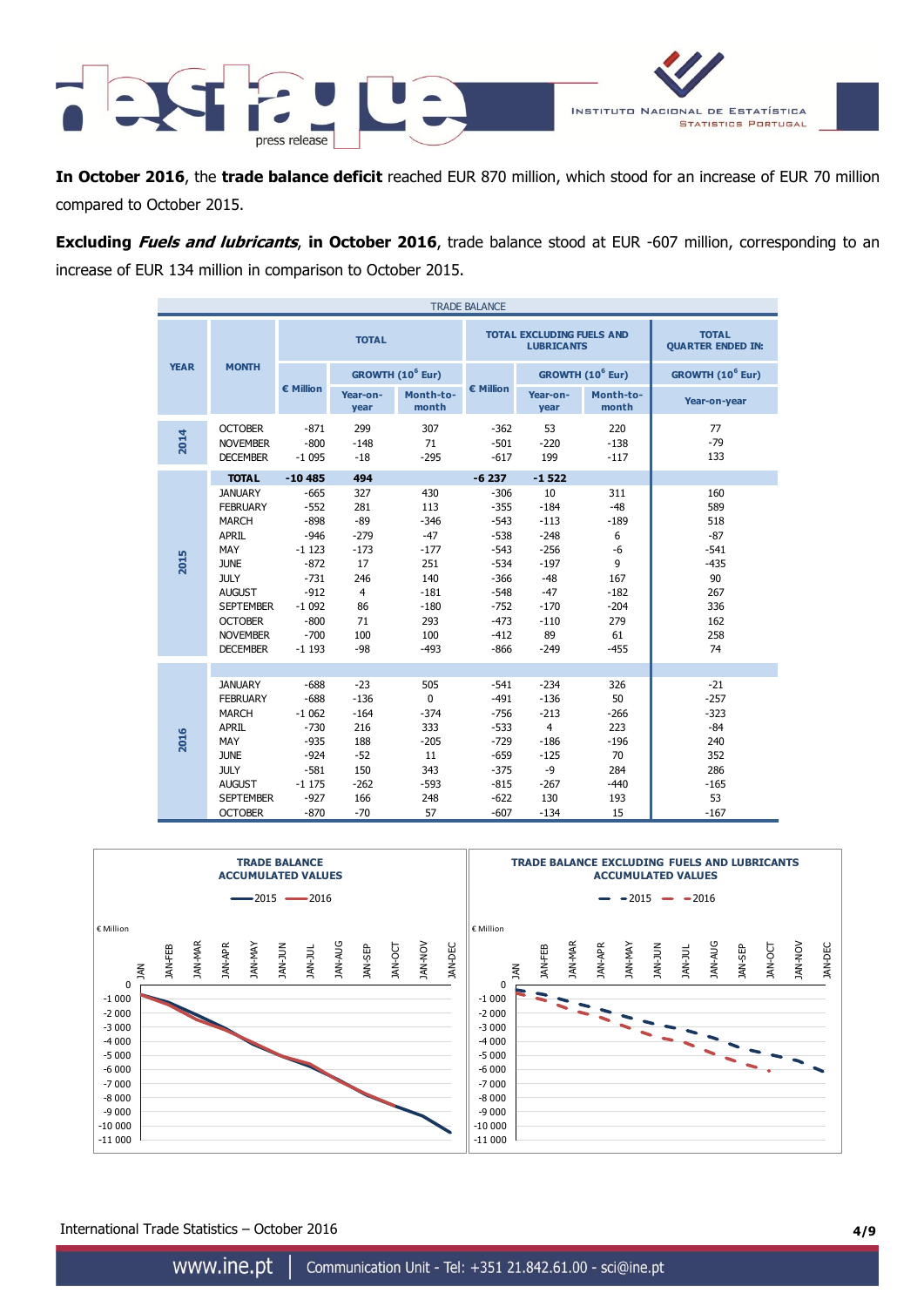



# **BROAD ECONOMIC CATEGORIES**

In **October 2016**, only **exports** of Fuels and lubricants and Capital goods have increased compared to the same month of 2015 (+5.0% and +2.1%, respectively), with the emphasis on the decline in exports of *Industrial supplies* (-8.1%). It is worth noting that there hasn't been an increase in exports of Fuels and lubricants since May 2015.

As regards **imports**, in **October 2016**, in comparison to the same month of 2015, the largest reductions occurred in Industrial Supplies (-5.9%), Fuels and lubricants (-7.9%) and in Food and beverages (-5.3%).

| <b>EXPORTS BY BEC</b>                                 |                    |                    |                        |                              |                          |                    |                              |                |
|-------------------------------------------------------|--------------------|--------------------|------------------------|------------------------------|--------------------------|--------------------|------------------------------|----------------|
|                                                       |                    |                    | <b>REFERENCE MONTH</b> |                              | <b>OUARTER ENDED IN:</b> |                    |                              |                |
| <b>BROAD ECONOMIC CATEGORIES</b>                      | € Million          |                    |                        | <b>GROWTH</b><br><b>RATE</b> |                          | € Million          | <b>GROWTH</b><br><b>RATE</b> |                |
|                                                       | <b>OCT</b><br>2016 | <b>OCT</b><br>2015 | <b>GROWTH</b>          | O <sub>0</sub>               | <b>OCT</b><br>2016       | <b>OCT</b><br>2015 | <b>GROWTH</b>                | O <sub>0</sub> |
|                                                       |                    |                    |                        |                              |                          |                    |                              |                |
| <b>FOOD AND BEVERAGES</b>                             | 542                | 565                | $-23$                  | $-4.1$                       | 1 5 5 0                  | 1 4 4 4            | 106                          | 7.4            |
| PRIMARY                                               | 162                | 180                | $-19$                  | $-10.3$                      | 491                      | 467                | 24                           | 5.2            |
| <b>PROCESSED</b>                                      | 380                | 385                | $-5$                   | $-1.3$                       | 1 0 5 9                  | 977                | 82                           | 8.4            |
| INDUSTRIAL SUPPLIES NOT ELSEWHERE SPECIFIED           | 1 3 4 1            | 1 4 6 0            | $-119$                 | $-8.1$                       | 3 808                    | 3 9 0 1            | $-93$                        | $-2.4$         |
| PRIMARY                                               | 96                 | 94                 | $\overline{2}$         | 2.0                          | 268                      | 280                | $-12$                        | $-4.4$         |
| <b>PROCESSED</b>                                      | 1 2 4 5            | 1 3 6 5            | $-121$                 | $-8.8$                       | 3 5 4 0                  | 3 6 21             | $-81$                        | $-2.2$         |
|                                                       |                    |                    |                        |                              |                          |                    |                              |                |
| <b>FUELS AND LUBRICANTS</b>                           | 310                | 295                | 15                     | 5.0                          | 810                      | 873                | $-62$                        | $-7.1$         |
| PRIMARY                                               | 0                  | 0                  | 0                      | 131.0                        | 1                        | 0                  | $\mathbf{1}$                 | 340.4          |
| <b>PROCESSED</b>                                      | 310                | 295                | 15                     | 4.9                          | 809                      | 872                | $-63$                        | $-7.2$         |
| CAPITAL GOODS, AND PARTS AND ACCESSORIES THEREOF (1)  | 606                | 594                | 12                     | 2.1                          | 1655                     | 1 5 6 7            | 88                           | 5.6            |
| CAPITAL GOODS (1)                                     | 357                | 349                | 8                      | 2.2                          | 966                      | 942                | 25                           | 2.6            |
| PARTS AND ACCESSORIES                                 | 250                | 245                | 5                      | 1.9                          | 689                      | 625                | 63                           | 10.1           |
|                                                       |                    |                    |                        |                              |                          |                    |                              |                |
| TRANSPORT EQUIPMENT AND PARTS AND ACCESSORIES THEREOF | 681                | 710                | $-28$                  | $-4.0$                       | 1843                     | 1801               | 42                           | 2.3            |
| PASSENGER MOTOR CARS                                  | 147                | 203                | $-56$                  | $-27.8$                      | 316                      | 454                | $-138$                       | $-30.5$        |
| <b>OTHER</b>                                          | 91                 | 91                 | $\mathbf{1}$           | 0.7                          | 295                      | 237                | 58                           | 24.5           |
| PARTS AND ACCESSORIES                                 | 443                | 416                | 27                     | 6.6                          | 1 2 3 2                  | 1 1 1 0            | 122                          | 11.0           |
| CONSUMER GOODS NOT ELSEWHERE SPECIFIED                | 884                | 897                | $-12$                  | $-1.4$                       | 2 5 9 6                  | 2 3 8 5            | 211                          | 8.9            |
| <b>DURABLE</b>                                        | 116                | 126                | $-11$                  | $-8.5$                       | 310                      | 311                | $-2$                         | $-0.5$         |
| SEMI-DURABLE                                          | 485                | 470                | 15                     | 3.2                          | 1 4 4 1                  | 1 2 8 9            | 153                          | 11.9           |
| <b>NON-DURABLE</b>                                    | 284                | 300                | $-16$                  | $-5.5$                       | 845                      | 785                | 60                           | 7.7            |
| <b>GOODS NOT ELSEWHERE SPECIFIED</b>                  | 3                  | 5                  | $-2$                   | $-42.8$                      | 8                        | 14                 | $-5$                         | $-39.7$        |
| (1) - EXCEPT TRANSPORT EQUIPMENT                      |                    |                    |                        |                              |                          |                    |                              |                |

|                                                       |                    | <b>IMPORTS BY BEC</b> |                        |                              |                          |                    |               |                              |
|-------------------------------------------------------|--------------------|-----------------------|------------------------|------------------------------|--------------------------|--------------------|---------------|------------------------------|
|                                                       |                    |                       | <b>REFERENCE MONTH</b> |                              | <b>OUARTER ENDED IN:</b> |                    |               |                              |
| <b>BROAD ECONOMIC CATEGORIES</b>                      |                    | € Million             |                        | <b>GROWTH</b><br><b>RATE</b> | € Million                |                    |               | <b>GROWTH</b><br><b>RATE</b> |
|                                                       | <b>OCT</b><br>2016 | <b>OCT</b><br>2015    | <b>GROWTH</b>          | O <sub>0</sub>               | <b>OCT</b><br>2016       | <b>OCT</b><br>2015 | <b>GROWTH</b> | O <sub>0</sub>               |
|                                                       |                    |                       |                        |                              |                          |                    |               |                              |
| <b>FOOD AND BEVERAGES</b>                             | 701                | 741                   | $-40$                  | $-5.3$                       | 2 2 6 0                  | 2 1 1 8            | 142           | 6.7                          |
| PRIMARY                                               | 278                | 325                   | $-47$                  | $-14.5$                      | 950                      | 880                | 70            | 8.0                          |
| <b>PROCESSED</b>                                      | 423                | 416                   | 8                      | 1.8                          | 1 3 1 0                  | 1 2 3 8            | 72            | 5.8                          |
| INDUSTRIAL SUPPLIES NOT ELSEWHERE SPECIFIED           | 1 472              | 1 5 6 5               | $-92$                  | $-5.9$                       | 4 1 5 4                  | 4 2 1 1            | $-57$         | $-1.3$                       |
| PRIMARY                                               | 119                | 151                   | $-32$                  | $-21.1$                      | 379                      | 390                | $-11$         | $-2.8$                       |
| <b>PROCESSED</b>                                      | 1 3 5 3            | 1 4 1 4               | $-61$                  | $-4.3$                       | 3775                     | 3821               | $-46$         | $-1.2$                       |
| <b>FUELS AND LUBRICANTS</b>                           | 573                | 622                   | $-49$                  | $-7.9$                       | 1737                     | 1 9 0 4            | $-167$        | $-8.8$                       |
| PRIMARY                                               | 451                | 477                   | $-26$                  | $-5.4$                       | 1 3 7 8                  | 1 4 7 1            | $-93$         | $-6.3$                       |
| <b>PROCESSED</b>                                      | 122                | 146                   | $-24$                  | $-16.2$                      | 359                      | 433                | $-74$         | $-17.1$                      |
| CAPITAL GOODS, AND PARTS AND ACCESSORIES THEREOF (1)  | 823                | 799                   | 24                     | 3.0                          | 2 3 6 7                  | 2 1 6 0            | 207           | 9.6                          |
| CAPITAL GOODS (1)                                     | 491                | 490                   | 1                      | 0.1                          | 1 3 9 1                  | 1 3 2 7            | 64            | 4.8                          |
| PARTS AND ACCESSORIES                                 | 333                | 309                   | 24                     | 7.7                          | 977                      | 833                | 143           | 17.2                         |
| TRANSPORT EQUIPMENT AND PARTS AND ACCESSORIES THEREOF | 808                | 751                   | 57                     | 7.6                          | 2 1 6 3                  | 1 9 4 5            | 218           | 11.2                         |
| PASSENGER MOTOR CARS                                  | 327                | 300                   | 28                     | 9.2                          | 886                      | 741                | 145           | 19.5                         |
| <b>OTHER</b>                                          | 141                | 79                    | 62                     | 78.4                         | 389                      | 259                | 129           | 49.9                         |
| PARTS AND ACCESSORIES                                 | 340                | 372                   | $-32$                  | $-8.7$                       | 888                      | 944                | $-56$         | $-6.0$                       |
| CONSUMER GOODS NOT ELSEWHERE SPECIFIED                | 859                | 839                   | 20                     | 2.4                          | 2 5 5 8                  | 2 4 4 1            | 118           | 4.8                          |
| <b>DURABLE</b>                                        | 153                | 140                   | 13                     | 9.2                          | 421                      | 369                | 52            | 14.2                         |
| <b>SEMI-DURABLE</b>                                   | 340                | 324                   | 16                     | 4.8                          | 1 0 4 5                  | 1 0 2 4            | 21            | 2.1                          |
| NON-DURABLE                                           | 366                | 374                   | -8                     | $-2.2$                       | 1 0 9 2                  | 1 0 4 8            | 44            | 4.2                          |
| <b>GOODS NOT ELSEWHERE SPECIFIED</b>                  | $\mathbf{1}$       | 9                     | $-8$                   | $-90.0$                      | 3                        | 11                 | $-8$          | $-73.9$                      |
| (1) - EXCEPT TRANSPORT EQUIPMENT                      |                    |                       |                        |                              |                          |                    |               |                              |

International Trade Statistics – October 2016 **5/9**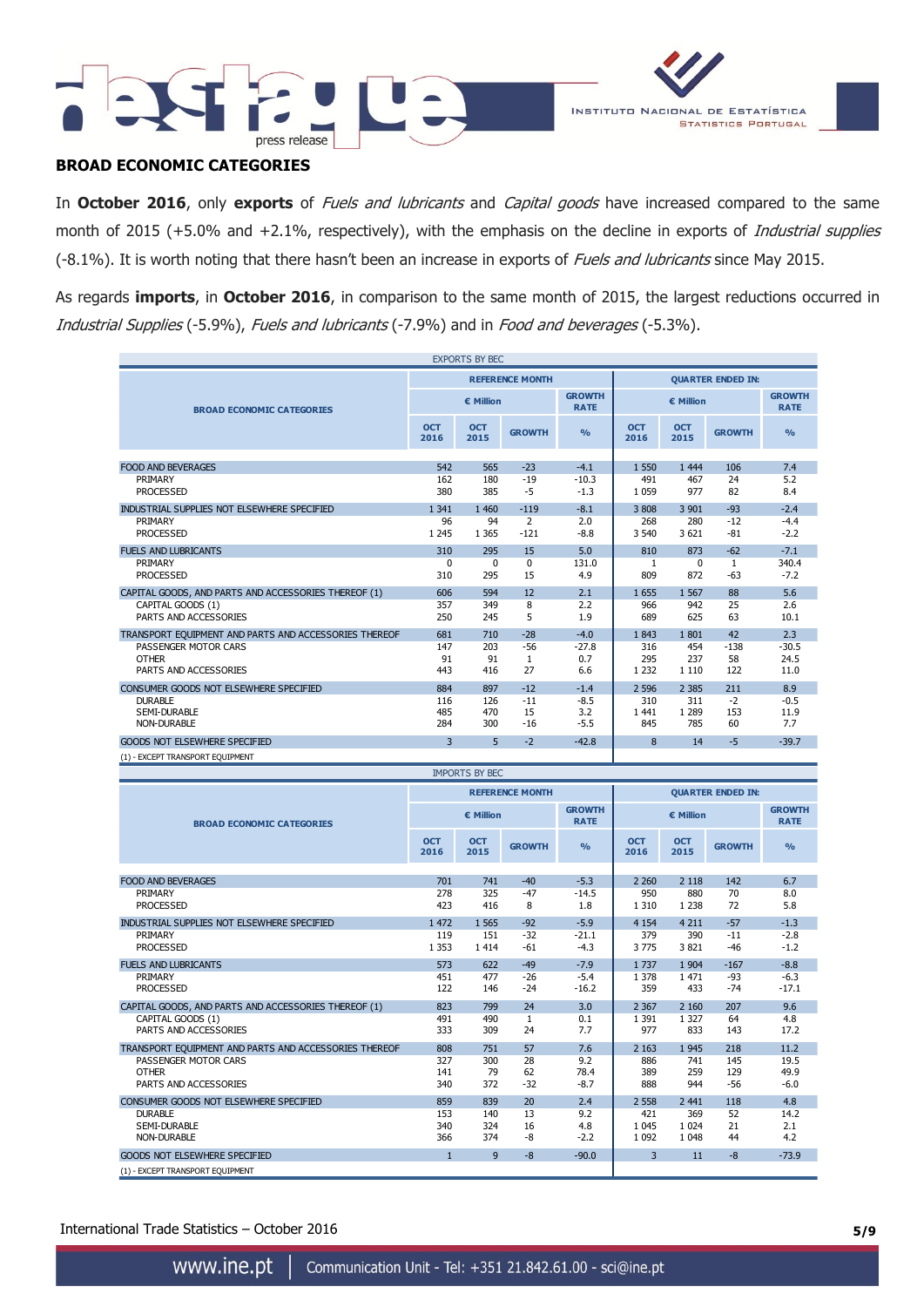



## **COUNTRIES**

Among the main destination countries in 2015, **in October 2016**, only exports to the United States, Italy and Belgium have increased compared to the same month of 2015 (+22.0%, +10.6% and +13.0% respectively), having exports to France and Germany contributed the most to the overall reduction.

With regard to **imports**, as far as the main partner countries in 2015 are concerned, Germany was the main contributor to the overall decline recorded **in October 2016**, compared to the same month of 2015. On the contrary, there is a marked increase in imports from Angola, essentially *Fuels and Lubricants*, following a significant reduction in the preceding month. Countries of origin of Fuels and lubricants have recorded numerous changes, since enterprises use an array of crudes of diverse origins, acquiring those that at a given moment are available in more competitive economic conditions.

| EXPORTS BY COUNTRIES AND ECONOMIC ZONES  |                    |                    |                        |                              |                          |                    |                              |               |
|------------------------------------------|--------------------|--------------------|------------------------|------------------------------|--------------------------|--------------------|------------------------------|---------------|
|                                          |                    |                    | <b>REFERENCE MONTH</b> |                              | <b>QUARTER ENDED IN:</b> |                    |                              |               |
| <b>COUNTRIES AND ECONOMIC ZONES</b>      | € Million          |                    |                        | <b>GROWTH</b><br><b>RATE</b> | € Million                |                    | <b>GROWTH</b><br><b>RATE</b> |               |
|                                          | <b>OCT</b><br>2016 | <b>OCT</b><br>2015 | <b>GROWTH</b>          | $\frac{0}{0}$                | <b>OCT</b><br>2016       | <b>OCT</b><br>2015 | <b>GROWTH</b>                | $\frac{0}{0}$ |
| <b>MAIN PARTNER COUNTRIES IN 2015:</b>   |                    |                    |                        |                              |                          |                    |                              |               |
| ES SPAIN                                 | 1 0 9 6            | 1 1 1 5            | $-19$                  | $-1.7$                       | 3 1 8 8                  | 2 9 6 7            | 220                          | 7.4           |
| FR FRANCE                                | 503                | 557                | -54                    | $-9.7$                       | 1 4 4 7                  | 1418               | 29                           | 2.1           |
| DE GERMANY                               | 498                | 546                | $-48$                  | $-8.8$                       | 1 3 8 2                  | 1426               | $-44$                        | $-3.1$        |
| <b>GB UNITED KINGDOM</b>                 | 315                | 324                | -9                     | $-2.7$                       | 838                      | 837                |                              | 0.1           |
|                                          |                    |                    |                        |                              |                          |                    | 1<br>7                       |               |
| US UNITED STATES                         | 256                | 210                | 46                     | 22.0                         | 652                      | 646                |                              | 1.0           |
| AO ANGOLA                                | 168                | 195                | $-27$                  | $-13.8$                      | 427                      | 526                | $-99$                        | $-18.8$       |
| <b>NL NETHERLANDS</b>                    | 148                | 159                | $-12$                  | $-7.4$                       | 441                      | 454                | $-14$                        | $-3.0$        |
| IT ITALY                                 | 155                | 140                | 15                     | 10.6                         | 385                      | 356                | 29                           | 8.2           |
| BE BELGIUM                               | 111                | 98                 | 13                     | 13.0                         | 305                      | 269                | 36                           | 13.3          |
| CN CHINA                                 | 57                 | 66                 | -9                     | $-13.8$                      | 174                      | 147                | 27                           | 18.3          |
| <b>TOTAL EURO ZONE</b>                   | 2 6 3 9            | 2 7 4 1            | $-102$                 | $-3.7$                       | 7 504                    | 7 2 2 3            | 281                          | 3.9           |
| TOTAL EUROPEAN UNION (28 MEMBERS STATES) | 3 1 7 3            | 3 3 0 5            | $-131$                 | $-4.0$                       | 9 0 5 5                  | 8 6 9 2            | 363                          | 4.2           |
| <b>TOTAL EXTRA-EU</b>                    | 1 1 9 4            | 1 2 2 1            | $-27$                  | $-2.2$                       | 3 2 1 7                  | 3 2 9 4            | $-77$                        | $-2.3$        |

| IMPORTS BY COUNTRIES AND ECONOMIC ZONES  |                    |                        |               |                              |                    |                    |               |                              |
|------------------------------------------|--------------------|------------------------|---------------|------------------------------|--------------------|--------------------|---------------|------------------------------|
|                                          |                    | <b>REFERENCE MONTH</b> |               | <b>QUARTER ENDED IN:</b>     |                    |                    |               |                              |
| <b>COUNTRIES AND ECONOMIC ZONES</b>      | € Million          |                        |               | <b>GROWTH</b><br><b>RATE</b> | € Million          |                    |               | <b>GROWTH</b><br><b>RATE</b> |
|                                          | <b>OCT</b><br>2016 | <b>OCT</b><br>2015     | <b>GROWTH</b> | $\frac{0}{0}$                | <b>OCT</b><br>2016 | <b>OCT</b><br>2015 | <b>GROWTH</b> | $\frac{9}{6}$                |
| <b>MAIN PARTNER COUNTRIES IN 2015:</b>   |                    |                        |               |                              |                    |                    |               |                              |
| ES SPAIN                                 | 1779               | 1781                   | $-2$          | $-0.1$                       | 5 0 4 7            | 4 9 6 8            | 79            | 1.6                          |
| DE GERMANY                               | 674                | 721                    | $-47$         | $-6.5$                       | 1972               | 1886               | 86            | 4.5                          |
| FR FRANCE                                | 432                | 394                    | 38            | 9.7                          | 1 1 5 3            | 1 0 6 4            | 88            | 8.3                          |
| <b>IT ITALY</b>                          | 290                | 308                    | $-18$         | $-5.8$                       | 777                | 760                | 17            | 2.3                          |
| NL NETHERLANDS                           | 259                | 265                    | -6            | $-2.3$                       | 779                | 778                | 1             | 0.1                          |
| <b>GB UNITED KINGDOM</b>                 | 155                | 156                    | $-2$          | $-1.2$                       | 462                | 435                | 27            | 6.3                          |
| CN CHINA                                 | 151                | 156                    | -6            | $-3.7$                       | 470                | 484                | $-15$         | $-3.0$                       |
| BE BELGIUM                               | 152                | 139                    | 14            | 9.7                          | 429                | 394                | 35            | 8.9                          |
| AO ANGOLA                                | 129                | 1                      | 128           | 14485.8                      | 341                | 176                | 165           | 94.0                         |
| US UNITED STATES                         | 85                 | 66                     | 19            | 29.1                         | 208                | 237                | $-28$         | $-12.0$                      |
| <b>TOTAL EURO ZONE</b>                   | 3735               | 3 7 3 8                | $-4$          | $-0.1$                       | 10 558             | 10 220             | 338           | 3.3                          |
| TOTAL EUROPEAN UNION (28 MEMBERS STATES) | 4 1 2 6            | 4 1 3 8                | $-12$         | $-0.3$                       | 11 674             | 11 2 5 3           | 421           | 3.7                          |
| <b>TOTAL EXTRA-EU</b>                    | 1 1 1 2            | 1 1 8 8                | $-76$         | $-6.4$                       | 3 5 6 9            | 3 5 3 8            | 32            | 0.9                          |

International Trade Statistics – October 2016 **6/9**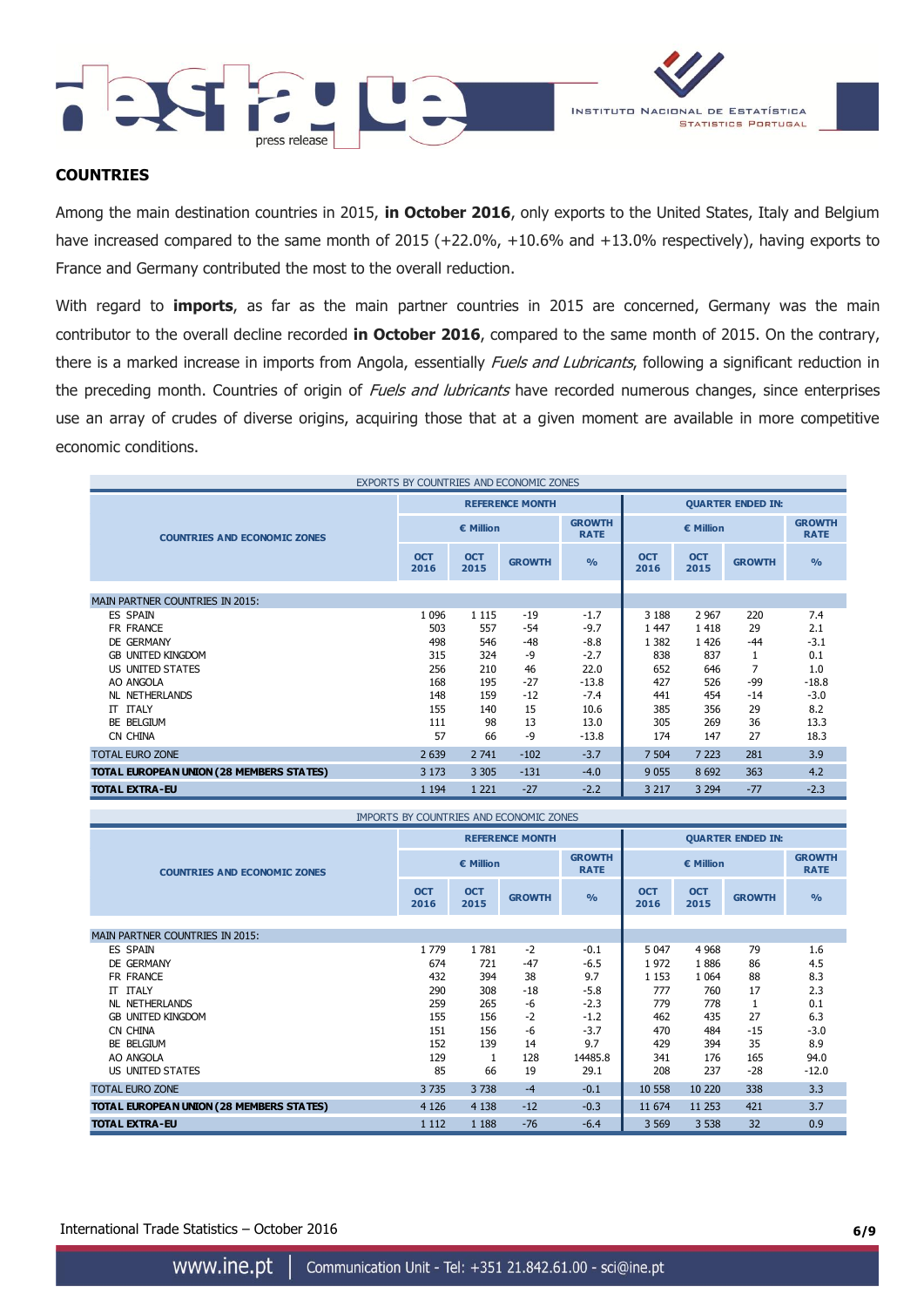



## **UNIT VALUE INDICES FOR INTERNATIONAL TRADE OF GOODS**

In this press release, Statistics Portugal starts the regular dissemination of Unit Value Indices for International Trade of Goods, with data concerning the 3<sup>rd</sup> quarter 2016 (40 days version). Quarterly indices for the period 2014-2016 are available in the file attached to this press release, broken down by CPA – Statistical classification of products by activity (CPA). In addition it is also presented the correspondent value indices and the consequent volume indices.

Data used in the calculation of Quarterly Indices corresponds to International Trade data at 70 days, with the exception of the 3rd quarter 2016, which is still the 40 days version (corresponding to International Trade of Goods data released in the previous press release - September). The unit value indices are calculated at the most detailed level of information (CN8), and aggregated as *Paasche* price indices by CPA.

The following table indicates the growth rates of the indices calculated as mentioned, for total exports and imports in the last eleven quarters. These series of indices (see the chart below) show that after a relatively long period of gains in terms of trade, this trend is changing as the gain in terms of trade in the 2nd quarter was followed by a loss in terms of trade in the 3rd quarter.



#### **NOTES**:

Petroleum products - CPA 06 (Crude petroleum and natural gas) and CPA 19 (Coke and refined petroleum products).

Quarterly data for 2014 corresponds to definitive results. Quarterly data for 2015 and 2016 corresponds to preliminary results**.**



International Trade Statistics – October 2016 **7/9**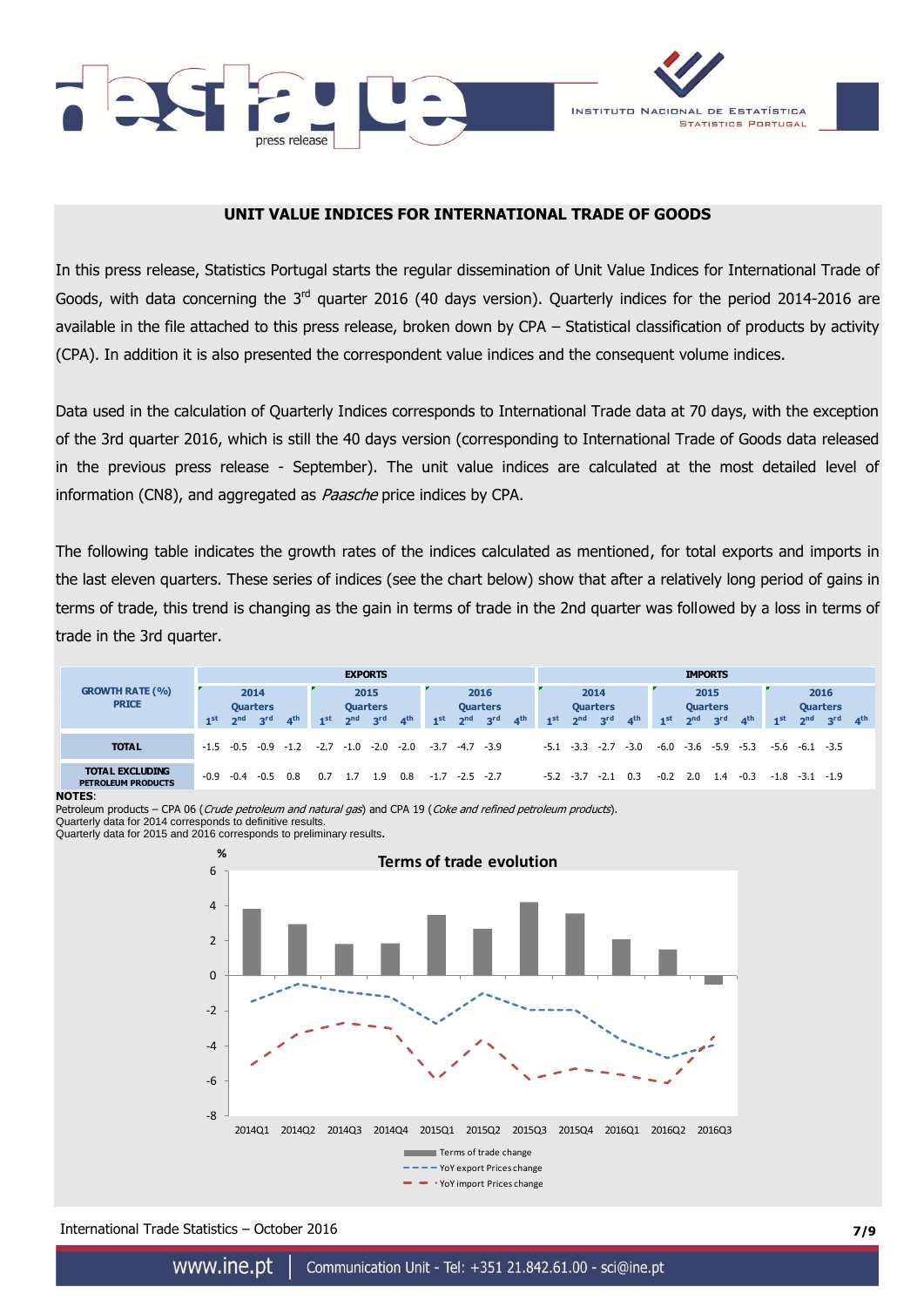



### **ABBREVIATIONS**

- EU European Union
- CN Combined Nomenclature, 2014, 2015 and 2016 versions
- BEC Classification by Broad Economic Categories, third revision
- CPA Statistical classification of products by activity, version 2.1

## **EXPLANATORY NOTES**

- **1.** International Trade compiles the statistical information about the commercial trade of goods with the European Union (Intra-EU trade) and Third Countries (Extra-EU trade). In terms of Intra-EU trade statistics it includes adjustments for non-responses as well as for enterprises with transactions below the defined exemption thresholds (which exempts from providing statistical data a significant number of enterprises).
- **2.** For simplification purposes, the terms associated to International Trade Statistics are narrowed to "imports" and "exports", however stating which market is being referred to (Intra-EU, Extra-EU and International Trade which includes the former two).
- **3.** In this "Press Release" the following statistical data are used:
	- 2014: Intra-EU trade January to December definitive results; Extra-EU trade - January to December definitive results.
	- 2015: Intra-EU trade January to December provisional results;

Extra-EU trade - January to December provisional results.

2016: Intra-EU trade - January to October monthly preliminary results;

Extra-EU trade - January to October monthly preliminary results.

- **4.** To ensure the comparability of statistical series, the Euro Zone includes the 19 member states belonging to the Euro Zone in 2016, namely: Germany, Austria, Belgium, Spain, Finland, France, Ireland, Italy, Luxembourg, the Netherlands, Portugal, Greece, Slovenia, Cyprus, Malta, Slovakia, Estonia, Latvia and Lithuania.
- **5.** Due to rounding of numbers, totals might not correspond to the sum of the indicated parcels.
- **6.** Month-to-month growth rate it compares the level of each variable between two consecutive months. Although being an indicator that allows an up to date follow-up of the evolution of each variable, the value of this variation rate is particularly influenced by seasonal fluctuations effects and from other specific effects in one or both compared months.
- **7.** Year-on-year growth rate it compares the level of each variable between the current period and the same period of the previous year. The evolution of this rate is less biased from seasonal fluctuations. However, it might be influenced by these types of effects when referred to a specific period of time.
- **8.** Revisions: data available in this press release include regular revisions of the previous three months (according to the Revisions Policy applicable for the International Trade in Goods statistics) due to the replacement of estimations by new data from the enterprises and, in a lesser dimension, due to the corrections in data made by the reporting enterprises. The following table shows the impact of those revisions in the year-on-year growth rate (three months) disseminated in the previous press release:

| YEAR-ON-YEAR GROWTH RATE - JULY TO SEPTEMBER 2016 |                                       |                                      |  |  |  |  |  |
|---------------------------------------------------|---------------------------------------|--------------------------------------|--|--|--|--|--|
|                                                   | <b>PREVIOUS</b><br><b>PUBLICATION</b> | <b>CURRENT</b><br><b>PUBLICATION</b> |  |  |  |  |  |
| <b>EXPORTS</b>                                    | 18                                    | 1.8                                  |  |  |  |  |  |
| <b>IMPORTS</b>                                    | 0 8                                   | 11                                   |  |  |  |  |  |

**9.** The BEC nomenclature - Classification by Broad Economic Categories doesn't include the Gold for monetary use (CN 71082000) and Coins, including coins with legal tender (except medals, coins mounted in objects of personal adornment coins with character collectibles with numismatic value, waste and scrap) (CN 71189000). The sum of the various categories of the BEC may not match with total trade, due to these exclusions and also for confidentiality reasons.

International Trade Statistics – October 2016 **8/9**